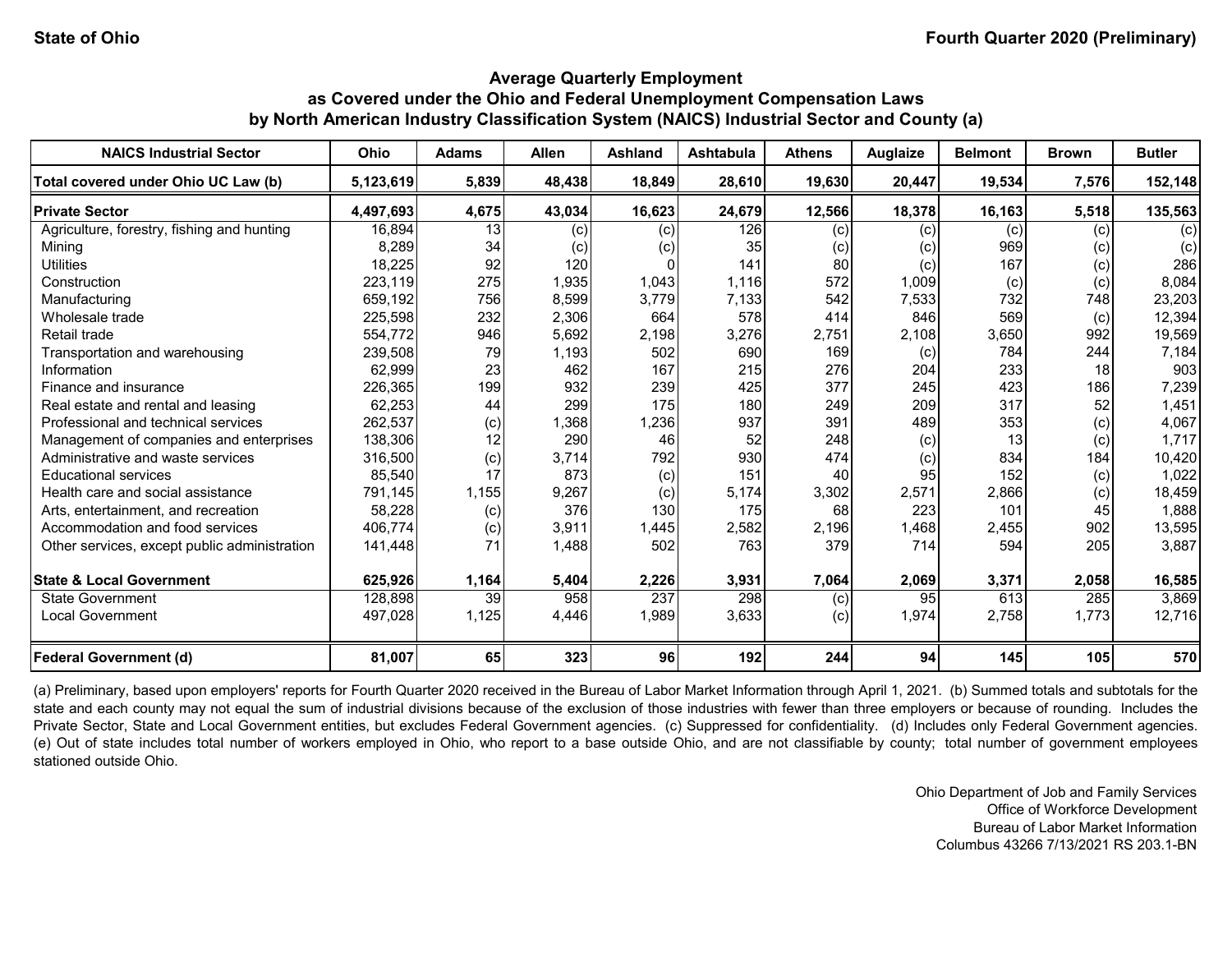| <b>NAICS Industrial Sector</b>               | Carroll | Champaign | <b>Clark</b> | <b>Clermont</b> | <b>Clinton</b> | Columbiana | Coshocton | Crawford | Cuyahoga | <b>Darke</b> |
|----------------------------------------------|---------|-----------|--------------|-----------------|----------------|------------|-----------|----------|----------|--------------|
| Total covered under Ohio UC Law (b)          | 5,738   | 10,035    | 44,554       | 57,138          | 17,418         | 27,963     | 9,271     | 12,529   | 670,131  | 17,872       |
| <b>Private Sector</b>                        | 4,788   | 8,170     | 38,463       | 50,223          | 15,337         | 23,795     | 7,924     | 10,809   | 597,429  | 15,788       |
| Agriculture, forestry, fishing and hunting   | (c)     | (c)       | 336          | (c)             | 122            | 195        | 93        | (c)      | 272      | (c)          |
| Mining                                       | (c)     | (c)       | 72           | (c)             |                | 133        | 62        | (c)      | 368      | (c)          |
| <b>Utilities</b>                             | (c)     | (c)       | (c)          | 358             | (c)            | (c)        | 79        | (c)      | 1,296    | 54           |
| Construction                                 | 348     | 235       | 1,077        | 3,537           | 376            | 1,813      | 327       | 416      | 21,542   | 846          |
| Manufacturing                                | 1,067   | 3,660     | 6,310        | 5,999           | 3,100          | 5,839      | 2,603     | 2,237    | 62,267   | 4,463        |
| Wholesale trade                              | (c)     | (c)       | (c)          | 1,963           | (c)            | (c)        | 153       | (c)      | 32,021   | 926          |
| Retail trade                                 | 797     | 996       | 4,890        | 9,687           | 1,521          | 3,446      | 1,176     | 1,325    | 57,766   | 1,930        |
| Transportation and warehousing               | 387     | 259       | 2,424        | 2,789           | 4,036          | 1,018      | 209       | 417      | 27,737   | 1,127        |
| Information                                  | 23      | 42        | 103          | (c)             | 542            | 98         | 32        | 38       | 9,875    | 34           |
| Finance and insurance                        | 98      | 169       | 2,404        | 2,341           | 332            | 494        | 183       | 549      | 40,047   | 564          |
| Real estate and rental and leasing           | 71      | 94        | 438          | 947             | 206            | 189        | 36        | 57       | 11,402   | 101          |
| Professional and technical services          | (c)     | 239       | 837          | 2,441           | 241            | 513        | (c)       | (c)      | 46,049   | 361          |
| Management of companies and enterprises      | (c)     | (c)       | 1,568        | 534             | 280            | 177        | (c)       | (c)      | 22,707   | 15           |
| Administrative and waste services            | 142     | (c)       | 3,026        | 2,837           | 296            | 1,049      | 266       | 640      | 46,893   | 692          |
| <b>Educational services</b>                  | (c)     | (c)       | 645          | 458             | (c)            | 165        | 84        | (c)      | 18,080   | 67           |
| Health care and social assistance            | (c)     | (c)       | 6,874        | 6,019           | (c)            | 4,428      | 1,553     | (c)      | 126.963  | 2,297        |
| Arts, entertainment, and recreation          | 79      | 102       | 348          | 776             | 178            | 185        | 133       | 38       | 8,696    | 163          |
| Accommodation and food services              | 484     | 592       | 4,059        | 6,398           | 1,103          | 2,181      | 578       | 1,164    | 44,344   | 920          |
| Other services, except public administration | 161     | 337       | 1,376        | (c)             | 241            | 1,020      | 197       | 345      | 19,103   | 574          |
| <b>State &amp; Local Government</b>          | 950     | 1,865     | 6,091        | 6,915           | 2,081          | 4,168      | 1,347     | 1,720    | 72,702   | 2,084        |
| State Government                             | 35      | 48        | 188          | 803             | 132            | 302        | 47        | 119      | 4,593    | 44           |
| <b>Local Government</b>                      | 915     | 1,817     | 5,903        | 6,112           | 1,949          | 3,866      | 1,300     | 1,601    | 68,109   | 2,040        |
| <b>Federal Government (d)</b>                | 47      | 72        | 488          | 389             | 125            | 591        | 82        | 77       | 16,296   | 102          |

(a) Preliminary, based upon employers' reports for Fourth Quarter 2020 received in the Bureau of Labor Market Information through April 1, 2021. (b) Summed totals and subtotals for the state and each county may not equal the sum of industrial divisions because of the exclusion of those industries with fewer than three employers or because of rounding. Includes the Private Sector, State and Local Government entities, but excludes Federal Government agencies. (c) Suppressed for confidentiality. (d) Includes only Federal Government agencies. (e) Out of state includes total number of workers employed in Ohio, who report to a base outside Ohio, and are not classifiable by county; total number of government employees stationed outside Ohio.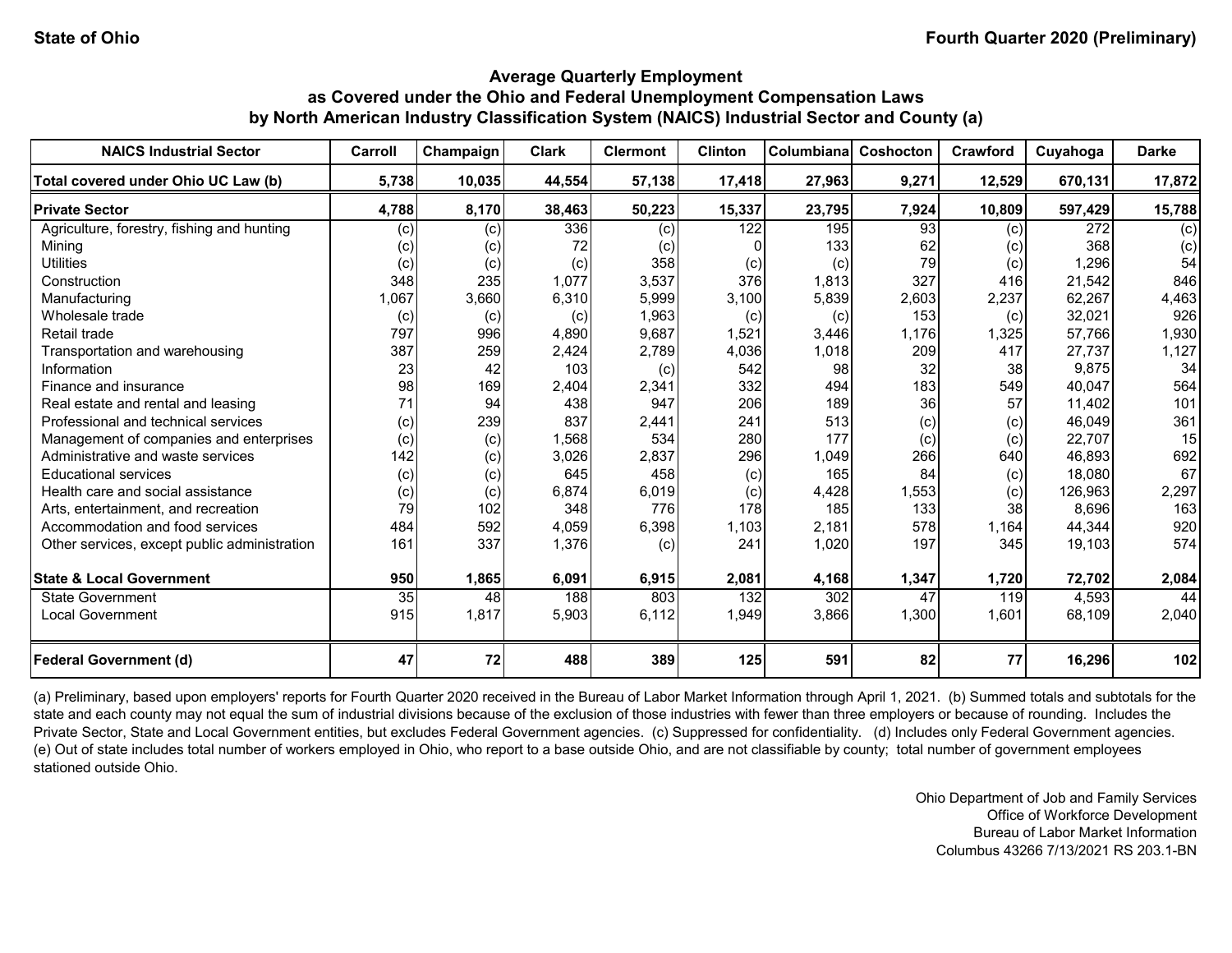| <b>NAICS Industrial Sector</b>               | <b>Defiance</b> | <b>Delaware</b> | Erie   | <b>Fairfield</b> | <b>Fayette</b> | <b>Franklin</b> | <b>Fulton</b> | Gallia | Geauga | Greene |
|----------------------------------------------|-----------------|-----------------|--------|------------------|----------------|-----------------|---------------|--------|--------|--------|
| Total covered under Ohio UC Law (b)          | 14,514          | 86,465          | 32,995 | 42,688           | 10,807         | 725,728         | 17,363        | 10,624 | 34,116 | 59,947 |
| <b>Private Sector</b>                        | 12,592          | 78,297          | 28,277 | 36,474           | 9,201          | 616,345         | 14,928        | 8,622  | 30,843 | 51,763 |
| Agriculture, forestry, fishing and hunting   | 209             | (c)             | (c)    | 72               | 142            | 371             | (c)           | (c)    | (c)    | (c)    |
| Minina                                       |                 | (c)             | (c)    | ี                |                | 141             | (c)           | (c)    | (c)    | (c)    |
| <b>Utilities</b>                             | (c)             | 196             | (c)    | 266              | (c)            | 3,508           | (c)           | 516    | (c)    | (c)    |
| Construction                                 | 317             | 3,456           | 1,027  | 2,601            | 279            | 29,074          | 951           | 498    | 2,338  | 1,699  |
| Manufacturing                                | 2,699           | 6,205           | 5,557  | 4,362            | 1,900          | 36,836          | 6,113         | 479    | 7,025  | 2,866  |
| Wholesale trade                              | (c)             | 2,470           | 1,007  | 890              | (c)            | 28,024          | 823           | 111    | 2,276  | (c)    |
| Retail trade                                 | 2,271           | 11,817          | 4,738  | 6,817            | 2,009          | 65,544          | 1,567         | 1,401  | 4,770  | 10,492 |
| Transportation and warehousing               | 749             | 2,368           | (c)    | 895              | 1,363          | 53,503          | (c)           | 304    | (c)    | 1,138  |
| Information                                  | 144             | 466             | 368    | 159              | 30             | 12,373          | 42            | 33     | 87     | 466    |
| Finance and insurance                        | 596             | 5,662           | 628    | 723              | 160            | 50,878          | 283           | 312    | 577    | 1,190  |
| Real estate and rental and leasing           | 89              | 838             | 219    | 506              | 49             | 12,189          | 96            | 38     | 215    | 579    |
| Professional and technical services          | 175             | 6,130           | 493    | 1,242            | (c)            | 46,838          | (c)           | (c)    | 1,301  | 10,726 |
| Management of companies and enterprises      | 35              | 9,911           | 277    | 162              | (c)            | 24,522          | (c)           | (c)    | 236    | 1,261  |
| Administrative and waste services            | 738             | 3,573           | 932    | 2,737            | 343            | 54,178          | 456           | (c)    | 2,093  | 1,599  |
| <b>Educational services</b>                  | 200             | 1,357           | 251    | 272              | (c)            | 11,014          | (c)           | (c)    | 695    | 1,743  |
| Health care and social assistance            | 1,925           | 8,627           | 4,519  | 7,090            | (c)            | 109,359         | (c)           | (c)    | 4,435  | 7,047  |
| Arts, entertainment, and recreation          | 136             | 2,992           | 1,762  | 385              | 72             | 7,505           | 259           | (c)    | 369    | 536    |
| Accommodation and food services              | 1,414           | 9,353           | 4,529  | 5,797            | 1,045          | 50,822          | 861           | (c)    | 2,242  | 7,365  |
| Other services, except public administration | 527             | 2,522           | 729    | 1,492            | 186            | 19,667          | 378           | 225    | 1,184  | 1,562  |
| <b>State &amp; Local Government</b>          | 1,922           | 8,168           | 4,718  | 6,214            | 1,606          | 109,383         | 2,435         | 2,002  | 3,273  | 8,184  |
| <b>State Government</b>                      | 73              | 361             | 937    | 635              | 41             | 56,514          | 112           | 260    | 234    | 2,416  |
| <b>Local Government</b>                      | 1,849           | 7,807           | 3,781  | 5,579            | 1,565          | 52,869          | 2,323         | 1,742  | 3,039  | 5,768  |
| <b>Federal Government (d)</b>                | 87              | 260             | 235    | 244              | 51             | 13,154          | 94            | 61     | 100    | 15,392 |

(a) Preliminary, based upon employers' reports for Fourth Quarter 2020 received in the Bureau of Labor Market Information through April 1, 2021. (b) Summed totals and subtotals for the state and each county may not equal the sum of industrial divisions because of the exclusion of those industries with fewer than three employers or because of rounding. Includes the Private Sector, State and Local Government entities, but excludes Federal Government agencies. (c) Suppressed for confidentiality. (d) Includes only Federal Government agencies. (e) Out of state includes total number of workers employed in Ohio, who report to a base outside Ohio, and are not classifiable by county; total number of government employees stationed outside Ohio.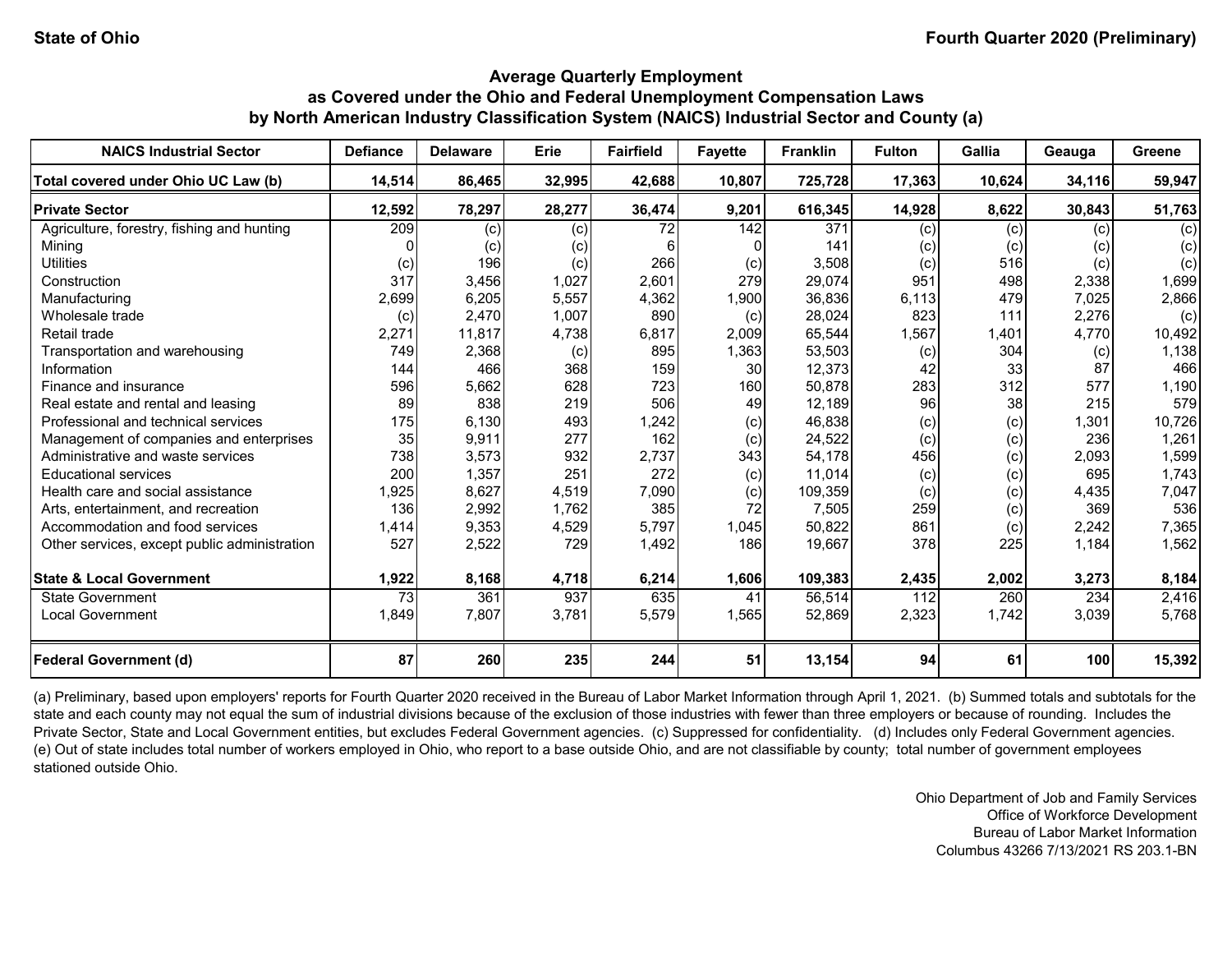| <b>NAICS Industrial Sector</b>               | <b>Guernsey</b> | <b>Hamilton</b> | <b>Hancock</b> | <b>Hardin</b> | <b>Harrison</b> | Henry    | Highland | <b>Hocking</b> | <b>Holmes</b> | <b>Huron</b> |
|----------------------------------------------|-----------------|-----------------|----------------|---------------|-----------------|----------|----------|----------------|---------------|--------------|
| Total covered under Ohio UC Law (b)          | 13,866          | 482,248         | 44,364         | 7,961         | 3,236           | 10,499   | 10,663   | 6,607          | 19,791        | 20,193       |
| <b>Private Sector</b>                        | 11,809          | 438,951         | 41,215         | 6,619         | 2,492           | 8,672    | 8,474    | 5,008          | 18,239        | 17,852       |
| Agriculture, forestry, fishing and hunting   | 34              | 383             | (c)            | (c)           | (c)             | (c)      | 43       | (c)            | 189           | (c)          |
| Mining                                       | 279             | 142             | (c)            | (c)           | (c)             | (c)      | 30       | (c)            | 58            | (c)          |
| <b>Utilities</b>                             | 63              | 1,360           | 107            | 50            | (c)             | 22       | 55       | (c)            | 136           | (c)          |
| Construction                                 | 576             | 22,657          | 1,114          | 138           | 148             | 720      | 387      | 332            | 2,237         | 1,723        |
| Manufacturing                                | 2,637           | 46,575          | 11,179         | 1,677         | 387             | 3,178    | 1,925    | 965            | 7,164         | 5,455        |
| Wholesale trade                              | 364             | 20,725          | 1,843          | 170           | (c)             | 243      | 283      | 54             | 890           | (c)          |
| Retail trade                                 | 1,482           | 41,297          | 4,038          | 753           | 265             | 1,033    | 1,855    | 911            | 2,679         | 2,082        |
| Transportation and warehousing               | 670             | 12,339          | 4,415          | 152           | (c)             | 489      | 112      | (c)            | 813           | 1,074        |
| Information                                  | 57              | 7,948           | 226            | 32            | 42              | 73       | 59       | 20             | 98            | 132          |
| Finance and insurance                        | 363             | 30,835          | 545            | 212           | 50              | 221      | 387      | 116            | 383           | 384          |
| Real estate and rental and leasing           | 72              | 7,555           | 355            | 25            | 96              | 64       | 74       | 155            | 141           | 159          |
| Professional and technical services          | 405             | 36,706          | 1,543          | 125           | 64              | 105      | (c)      | (c)            | 340           | (c)          |
| Management of companies and enterprises      | (c)             | 24,600          | 2,106          | $\Omega$      | (c)             | $\Omega$ | (c)      | (c)            | (c)           | (c)          |
| Administrative and waste services            | (c)             | 31,734          | 2,298          | 155           | (c)             | 280      | 453      | 165            | (c)           | 400          |
| <b>Educational services</b>                  | 54              | 10,169          | 819            | (c)           | $\Omega$        | 35       | 69       | 32             | (c)           | 240          |
| Health care and social assistance            | 2,509           | 87,149          | 5,486          | (c)           | 386             | 1,204    | 1,336    | 669            | $\left( $     | 2,369        |
| Arts, entertainment, and recreation          | 50              | 7,477           | 211            | 63            | 15              | 63       | 56       | 39             | 83            | 94           |
| Accommodation and food services              | 1,612           | 36,168          | 3,688          | 671           | 219             | 509      | 947      | 1,153          | 1,376         | 1,602        |
| Other services, except public administration | 283             | 13,131          | 1,188          | 201           | 148             | 269      | 279      | 179            | 364           | 608          |
| <b>State &amp; Local Government</b>          | 2,057           | 43,297          | 3,149          | 1,342         | 744             | 1,827    | 2,189    | 1,599          | 1,552         | 2,341        |
| State Government                             | 480             | 9,003           | 160            | 36            | 44              | 40       | 82       | 171            | 42            | 73           |
| <b>Local Government</b>                      | 1,577           | 34,294          | 2,989          | 1,306         | 700             | 1,787    | 2,107    | 1,428          | 1,510         | 2,268        |
| <b>Federal Government (d)</b>                | 111             | 8,584           | 147            | 67            | 46              | 61       | 98       | 47             | 57            | 130          |

(a) Preliminary, based upon employers' reports for Fourth Quarter 2020 received in the Bureau of Labor Market Information through April 1, 2021. (b) Summed totals and subtotals for the state and each county may not equal the sum of industrial divisions because of the exclusion of those industries with fewer than three employers or because of rounding. Includes the Private Sector, State and Local Government entities, but excludes Federal Government agencies. (c) Suppressed for confidentiality. (d) Includes only Federal Government agencies. (e) Out of state includes total number of workers employed in Ohio, who report to a base outside Ohio, and are not classifiable by county; total number of government employees stationed outside Ohio.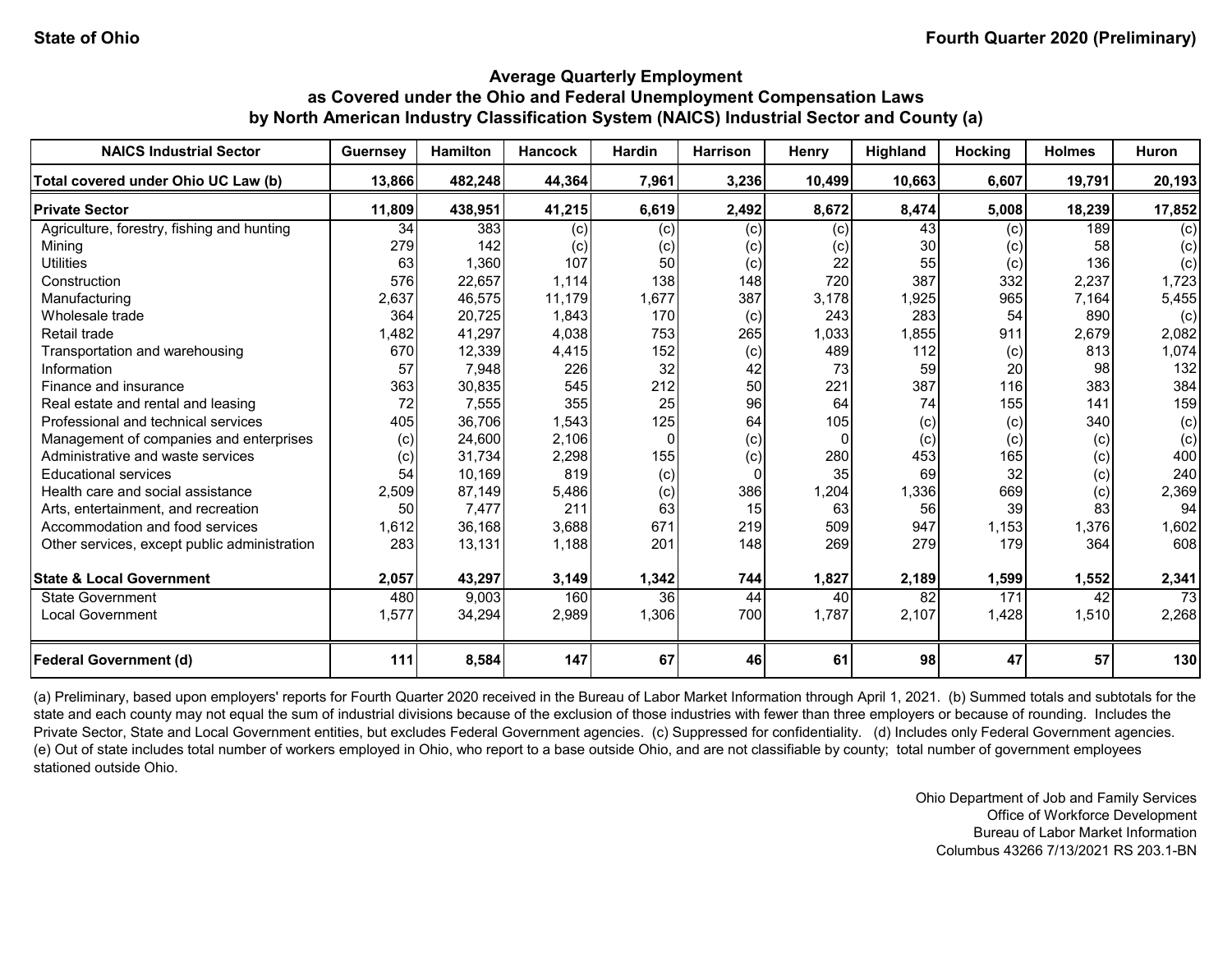| <b>NAICS Industrial Sector</b>               | <b>Jackson</b> | Jefferson         | Knox   | Lake   | <b>Lawrence</b> | Licking | Logan  | Lorain | Lucas   | <b>Madison</b> |
|----------------------------------------------|----------------|-------------------|--------|--------|-----------------|---------|--------|--------|---------|----------------|
| Total covered under Ohio UC Law (b)          | 10,262         | 19,874            | 19,359 | 90,773 | 13,361          | 71,746  | 17,992 | 92,023 | 195,192 | 18,151         |
| <b>Private Sector</b>                        | 8,818          | 15,834            | 16,693 | 80,813 | 10,874          | 63,751  | 15,913 | 78,136 | 170,940 | 15,186         |
| Agriculture, forestry, fishing and hunting   | 40             | (c)               | 90     | 760    | (c)             | 813     | 121    | (c)    | 204     | 233            |
| Mining                                       | 17             | $\left( c\right)$ | 78     | 212    | (c)             | 37      | 34     | (c)    | 135     |                |
| <b>Utilities</b>                             | 48             | 566               | 45     | 865    | 135             | (c)     | 31     | 241    | 385     |                |
| Construction                                 | 714            | 992               | 1,003  | 3,890  | (c)             | 3,140   | 575    | 4.169  | 7,917   | 643            |
| Manufacturing                                | 2,624          | 1,183             | 4,240  | 20,276 | 917             | 6,941   | 4,917  | 15,572 | 26,889  | 3,829          |
| Wholesale trade                              | 145            | 451               | 464    | 3,206  | 204             | 1,397   | 256    | 3,334  | 6,618   | 299            |
| Retail trade                                 | 1,437          | 2,675             | 2,098  | 12,587 | 1,810           | 8,130   | 1,733  | 12,824 | 22,231  | 1,809          |
| Transportation and warehousing               | 200            | 1,506             | 213    | 1,187  | 786             | (c)     | 2,133  | 2,439  | 6,043   | 4,153          |
| Information                                  | 52             | 165               | 69     | 635    | 62              | 232     | 61     | 519    | 1,811   | 20             |
| Finance and insurance                        | 228            | 295               | 382    | 1,525  | 223             | 2,182   | 267    | 1,505  | 5,199   | 164            |
| Real estate and rental and leasing           | 61             | 262               | 148    | 828    | 139             | 435     | 378    | 776    | 2,181   | 81             |
| Professional and technical services          | (c)            | (c)               | 354    | 3,156  | 240             | 2,353   | (c)    | 2,206  | 7,571   | 611            |
| Management of companies and enterprises      | (c)            | (c)               | 110    | 1,292  | 87              | 1,488   | (c)    | 1,181  | 5,485   | 0              |
| Administrative and waste services            | 499            | 770               | 879    | 5,595  | 884             | 3,510   | 956    | 4,969  | 12,710  | 1,006          |
| <b>Educational services</b>                  | (c)            | 732               | 1,307  | 1,369  | 114             | 1,014   | 19     | 2,269  | 3,234   | (c)            |
| Health care and social assistance            | (c)            | 3,802             | 3,035  | 11,198 | 2,956           | 6,708   | 1,792  | 13,431 | 36,630  | (c)            |
| Arts, entertainment, and recreation          | 25             | 119               | 106    | 867    | 37              | 678     | 189    | 1,019  | 3,001   | 45             |
| Accommodation and food services              | 977            | 1,507             | 1,555  | 8,738  | 1,138           | 4,940   | 1,467  | 8,157  | 17,397  | 1,026          |
| Other services, except public administration | 176            | 520               | 517    | 2,627  | 278             | 2,211   | 296    | 2,646  | 5,300   | 183            |
| <b>State &amp; Local Government</b>          | 1,444          | 4,040             | 2,666  | 9,960  | 2,487           | 7,995   | 2,079  | 13,887 | 24,252  | 2,965          |
| <b>State Government</b>                      | 129            | 73                | 288    | 80     | 140             | 1,012   | 74     | 1,131  | 6,705   | 1,250          |
| <b>Local Government</b>                      | 1,315          | 3,967             | 2,378  | 9,880  | 2,347           | 6,983   | 2,005  | 12,756 | 17,547  | 1,715          |
| <b>Federal Government (d)</b>                | 76             | 169               | 114    | 435    | 155             | 377     | 118    | 1,083  | 1,794   | 80             |

(a) Preliminary, based upon employers' reports for Fourth Quarter 2020 received in the Bureau of Labor Market Information through April 1, 2021. (b) Summed totals and subtotals for the state and each county may not equal the sum of industrial divisions because of the exclusion of those industries with fewer than three employers or because of rounding. Includes the Private Sector, State and Local Government entities, but excludes Federal Government agencies. (c) Suppressed for confidentiality. (d) Includes only Federal Government agencies. (e) Out of state includes total number of workers employed in Ohio, who report to a base outside Ohio, and are not classifiable by county; total number of government employees stationed outside Ohio.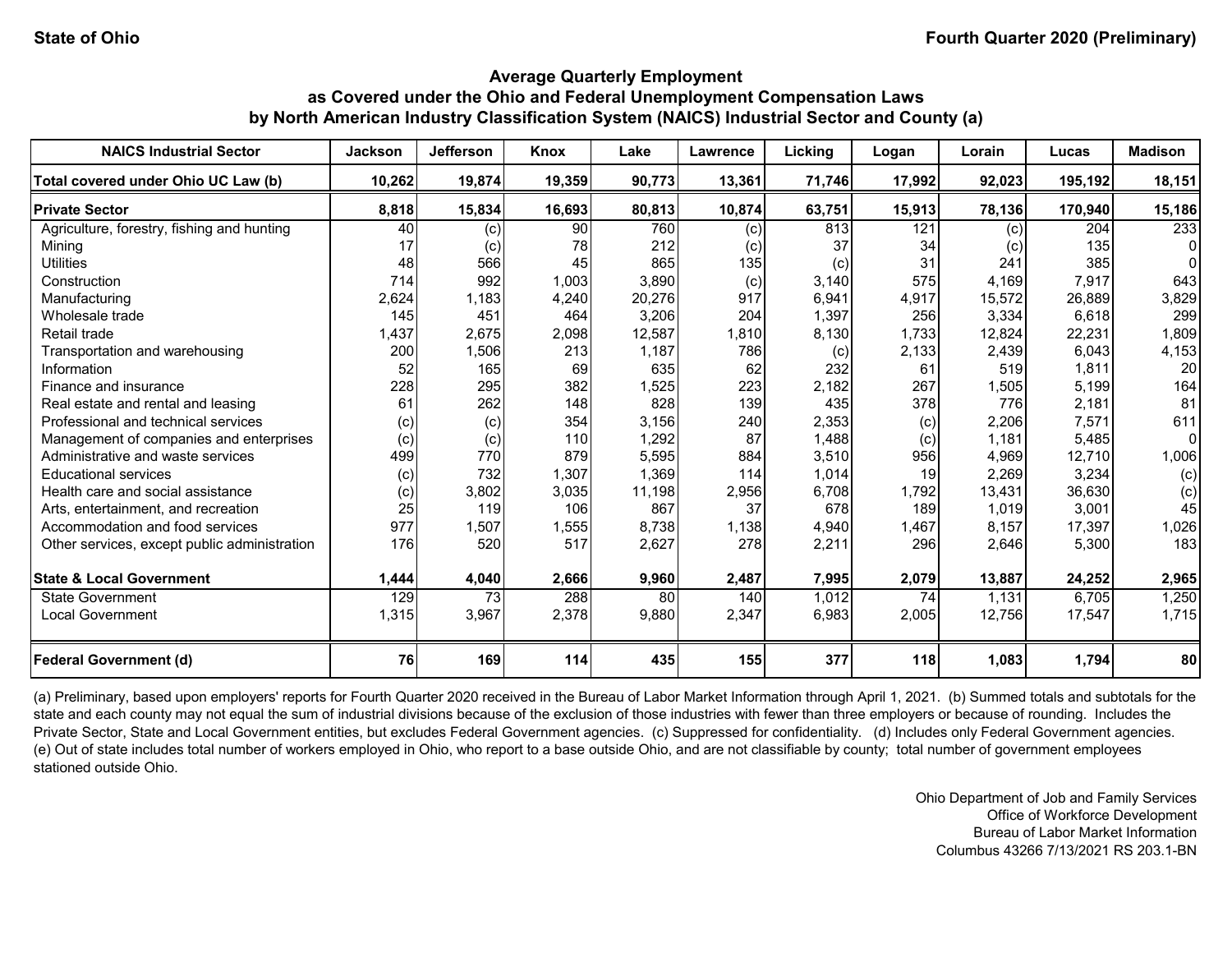| <b>NAICS Industrial Sector</b>               | <b>Mahoning</b> | <b>Marion</b> | <b>Medina</b> | <b>Meigs</b> | <b>Mercer</b> | Miami  | <b>Monroe</b> | Montgomery | Morgan          | <b>Morrow</b> |
|----------------------------------------------|-----------------|---------------|---------------|--------------|---------------|--------|---------------|------------|-----------------|---------------|
| Total covered under Ohio UC Law (b)          | 91,180          | 23,627        | 57,510        | 3,470        | 19,493        | 40,129 | 3,024         | 239,336    | 2,612           | 5,215         |
| <b>Private Sector</b>                        | 79,311          | 19,956        | 51,052        | 2,486        | 16,909        | 35,543 | 2,269         | 214,781    | 1,995           | 3,783         |
| Agriculture, forestry, fishing and hunting   | 187             | (c)           | 238           | (c)          | (c)           | 135    | (c)           | 208        | (c)             | 53            |
| Mining                                       | 132             | (c)           | 13            | (c)          | (c)           | 60     |               | 30         | (c)             | 13            |
| <b>Utilities</b>                             | 329             | 106           | 61            | 26           | (c)           | (c)    | 59            | 689        | 20              | (c)           |
| Construction                                 | 4,282           | 521           | 3,645         | 231          | 1,149         | 1,927  | 534           | 9,518      | 90              | 435           |
| Manufacturing                                | 8,709           | 5,833         | 8,556         | 152          | 6,066         | 10,618 | 76            | 27,243     | 427             | 828           |
| Wholesale trade                              | 4,107           | 658           | 3,461         | 43           | (c)           | (c)    | 34            | 8,578      | 295             | 103           |
| Retail trade                                 | 11,722          | 2,731         | 8,324         | 582          | 2,040         | 4,491  | 335           | 24,198     | 264             | 641           |
| Transportation and warehousing               | 3,531           | 787           | 2,438         | 62           | 1,290         | 2,234  | 247           | 9,217      |                 | (c)           |
| Information                                  | 811             | 126           | 254           | 14           | 122           | 77     | 11            | 5.737      | 21              | 12            |
| Finance and insurance                        | 1.758           | 313           | 1,074         | 112          | 600           | 663    | 99            | 10,608     | 85              | 67            |
| Real estate and rental and leasing           | 857             | 425           | 550           | 71           | 49            | 239    | 42            | 2,961      | 10 <sup>1</sup> | 45            |
| Professional and technical services          | 2,620           | 250           | 2,174         | (c)          | 343           | 1,045  | 54            | 12,559     | 35              | (c)           |
| Management of companies and enterprises      | 1,119           | 107           | 2,857         | (c)          | (c)           | 566    |               | 3,296      | $\Omega$        | (c)           |
| Administrative and waste services            | 6,301           | 1,461         | 2,784         | 89           | (c)           | 2,235  | 66            | 15,900     | 41              | 267           |
| <b>Educational services</b>                  | 604             | 63            | 496           | 19           | 53            | 248    | (c)           | 6.113      | (c)             |               |
| Health care and social assistance            | 19,478          | 4,001         | 6,259         | 501          | 1,567         | 4,275  | (c)           | 50,240     | (c)             | 628           |
| Arts, entertainment, and recreation          | 1,085           | 101           | 836           | (c)          | 95            | 232    | (c)           | 2,068      | (c)             | 61            |
| Accommodation and food services              | 8,996           | 1,744         | 5,386         | (c)          | 1,159         | 3,294  | (c)           | 19,356     | (c)             | 375           |
| Other services, except public administration | 2,685           | 555           | 1,646         | 91           | 726           | 1,190  | 84            | 6,260      | 35 <sub>l</sub> | 74            |
| <b>State &amp; Local Government</b>          | 11,869          | 3,671         | 6,458         | 984          | 2,584         | 4,586  | 755           | 24,555     | 617             | 1,432         |
| State Government                             | 2,586           | 675           | 109           | 37           | 174           | 123    | 36            | 1,017      | 62              | 71            |
| <b>Local Government</b>                      | 9,283           | 2,996         | 6,349         | 947          | 2,410         | 4,463  | 719           | 23,538     | 555             | 1,361         |
| <b>Federal Government (d)</b>                | 1,162           | <b>116</b>    | 375           | 61           | 96            | 193    | 51            | 4,408      | 54              | 50            |

(a) Preliminary, based upon employers' reports for Fourth Quarter 2020 received in the Bureau of Labor Market Information through April 1, 2021. (b) Summed totals and subtotals for the state and each county may not equal the sum of industrial divisions because of the exclusion of those industries with fewer than three employers or because of rounding. Includes the Private Sector, State and Local Government entities, but excludes Federal Government agencies. (c) Suppressed for confidentiality. (d) Includes only Federal Government agencies. (e) Out of state includes total number of workers employed in Ohio, who report to a base outside Ohio, and are not classifiable by county; total number of government employees stationed outside Ohio.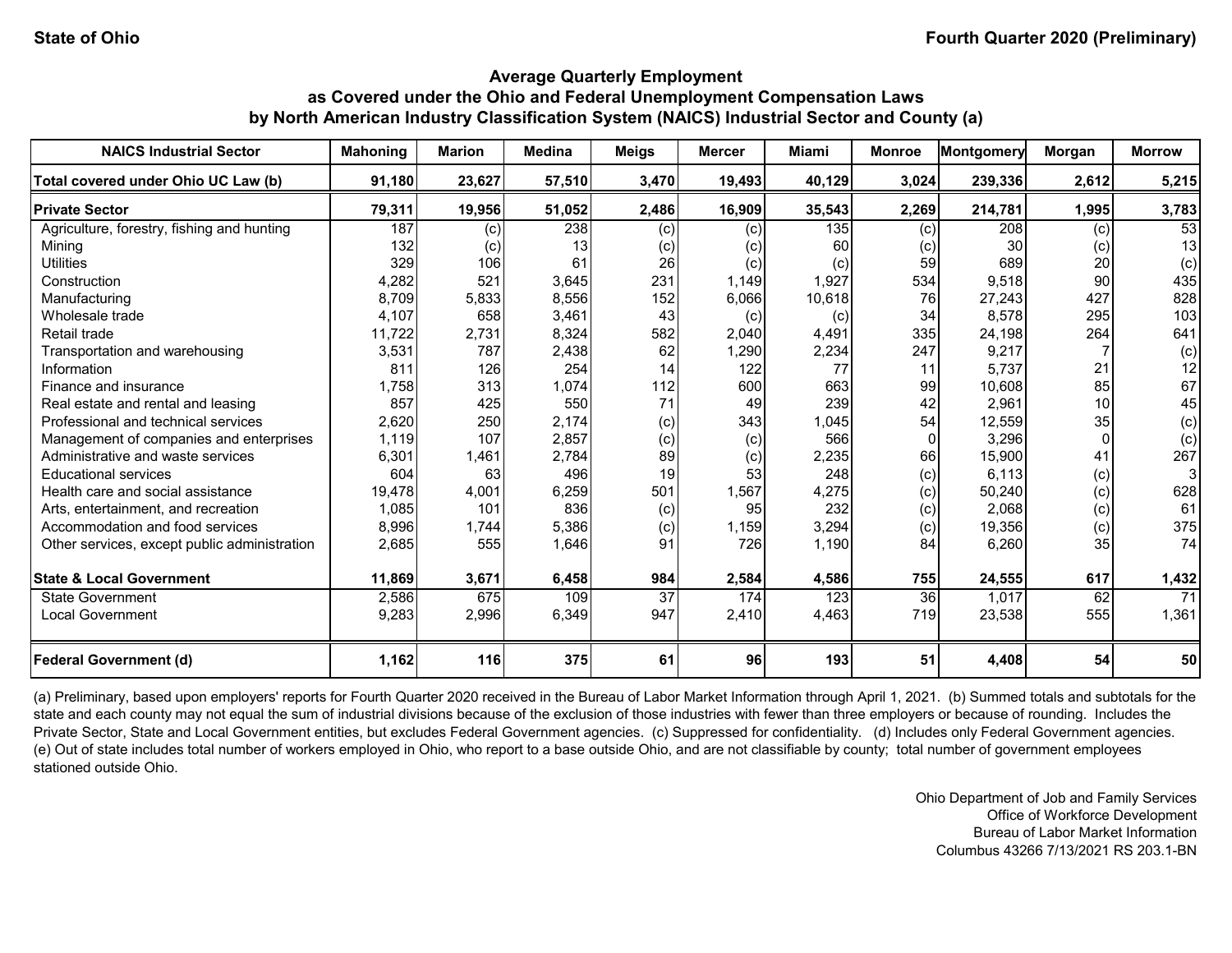| <b>NAICS Industrial Sector</b>               | <b>Muskingum</b> | <b>Noble</b> | <b>Ottawa</b> | Paulding | <b>Perry</b>    | <b>Pickaway</b> | <b>Pike</b> | Portage | <b>Preble</b> | <b>Putnam</b> |
|----------------------------------------------|------------------|--------------|---------------|----------|-----------------|-----------------|-------------|---------|---------------|---------------|
| Total covered under Ohio UC Law (b)          | 33,237           | 2,804        | 12,312        | 4,587    | 5,845           | 13,602          | 9,443       | 52,047  | 10,397        | 11,449        |
| <b>Private Sector</b>                        | 28,508           | 1,840        | 10,310        | 3,584    | 4,394           | 10,193          | 8,077       | 41,866  | 8,743         | 9,878         |
| Agriculture, forestry, fishing and hunting   | $\overline{26}$  |              | 82            | (c)      | 14              | 183             | 39          | 172     | (c)           | (c)           |
| Mining                                       | 847              | 84           | 105           | (c)      | 130             | 30              | 19          | 191     | (c)           | (c)           |
| <b>Utilities</b>                             | 239              | (c)          | (c)           | (c)      | 24              | (c)             | (c)         | (c)     | (c)           | (c)           |
| Construction                                 | 1,122            | 111          | 689           | 90       | 401             | 979             | 374         | 2,083   | 453           | 945           |
| Manufacturing                                | 2,897            | 212          | 1,800         | 1,145    | 752             | 2,040           | 662         | 9,981   | 3,451         | 3,544         |
| Wholesale trade                              | 810              | (c)          | (c)           | (c)      | 171             | (c)             | (c)         | 2,938   | (c)           | 405           |
| Retail trade                                 | 5,539            | 269          | 1,398         | 356      | 732             | 1,530           | 1,002       | 6,969   | 1,172         | 1,166         |
| Transportation and warehousing               | 2,060            | 126          | 317           | 277      | 45              | 415             | 675         | (c)     | 419           | (c)           |
| Information                                  | 717              | 15           | 28            | 20       | 13              | 21              | 31          | 341     | 13            | 43            |
| Finance and insurance                        | 686              | 71           | 276           | 92       | 135             | 260             | 190         | 658     | 199           | 290           |
| Real estate and rental and leasing           | 227              | 5            | 118           | 18       | 19              | 125             | 49          | 493     | 52            | 32            |
| Professional and technical services          | 647              | 94           | 207           | (c)      | 88              | 182             | (c)         | 1,819   | (c)           | 179           |
| Management of companies and enterprises      | 129              | (c)          | (c)           | (c)      | 111             | 95              | (c)         | 795     | (c)           | 0             |
| Administrative and waste services            | 998              | (c)          | (c)           | (c)      | 182             | 597             | 2,073       | 1,170   | (c)           | 326           |
| <b>Educational services</b>                  | 389              |              | (c)           | (c)      | 66              | (c)             | (c)         | 510     | (c)           | 145           |
| Health care and social assistance            | 6,565            | 338          | (c)           | (c)      | 838             | (c)             | (c)         | 5.171   | (c)           | 1,154         |
| Arts, entertainment, and recreation          | 256              | (c)          | 489           | (c)      | 26              | 65              | (c)         | 344     | 14            | 80            |
| Accommodation and food services              | 3,240            | (c)          | 1,685         | (c)      | 488             | 1,159           | (c)         | 5,204   | 865           | 780           |
| Other services, except public administration | 1,113            | 60           | 333           | 73       | 160             | 265             | 145         | 1,471   | 279           | 391           |
| <b>State &amp; Local Government</b>          | 4,729            | 964          | 2,002         | 1,003    | 1,451           | 3,409           | 1,366       | 10,181  | 1,654         | 1,571         |
| State Government                             | 226              | 469          | 151           | 35       | $\overline{39}$ | 1,337           | 87          | (c)     | 57            | 42            |
| <b>Local Government</b>                      | 4,503            | 495          | 1,851         | 968      | 1,412           | 2,072           | 1,279       | (c)     | 1,597         | 1,529         |
| <b>Federal Government (d)</b>                | 217              | 20           | 260           | 49       | 62              | 98              | 63          | 350     | 76            | 66            |

(a) Preliminary, based upon employers' reports for Fourth Quarter 2020 received in the Bureau of Labor Market Information through April 1, 2021. (b) Summed totals and subtotals for the state and each county may not equal the sum of industrial divisions because of the exclusion of those industries with fewer than three employers or because of rounding. Includes the Private Sector, State and Local Government entities, but excludes Federal Government agencies. (c) Suppressed for confidentiality. (d) Includes only Federal Government agencies. (e) Out of state includes total number of workers employed in Ohio, who report to a base outside Ohio, and are not classifiable by county; total number of government employees stationed outside Ohio.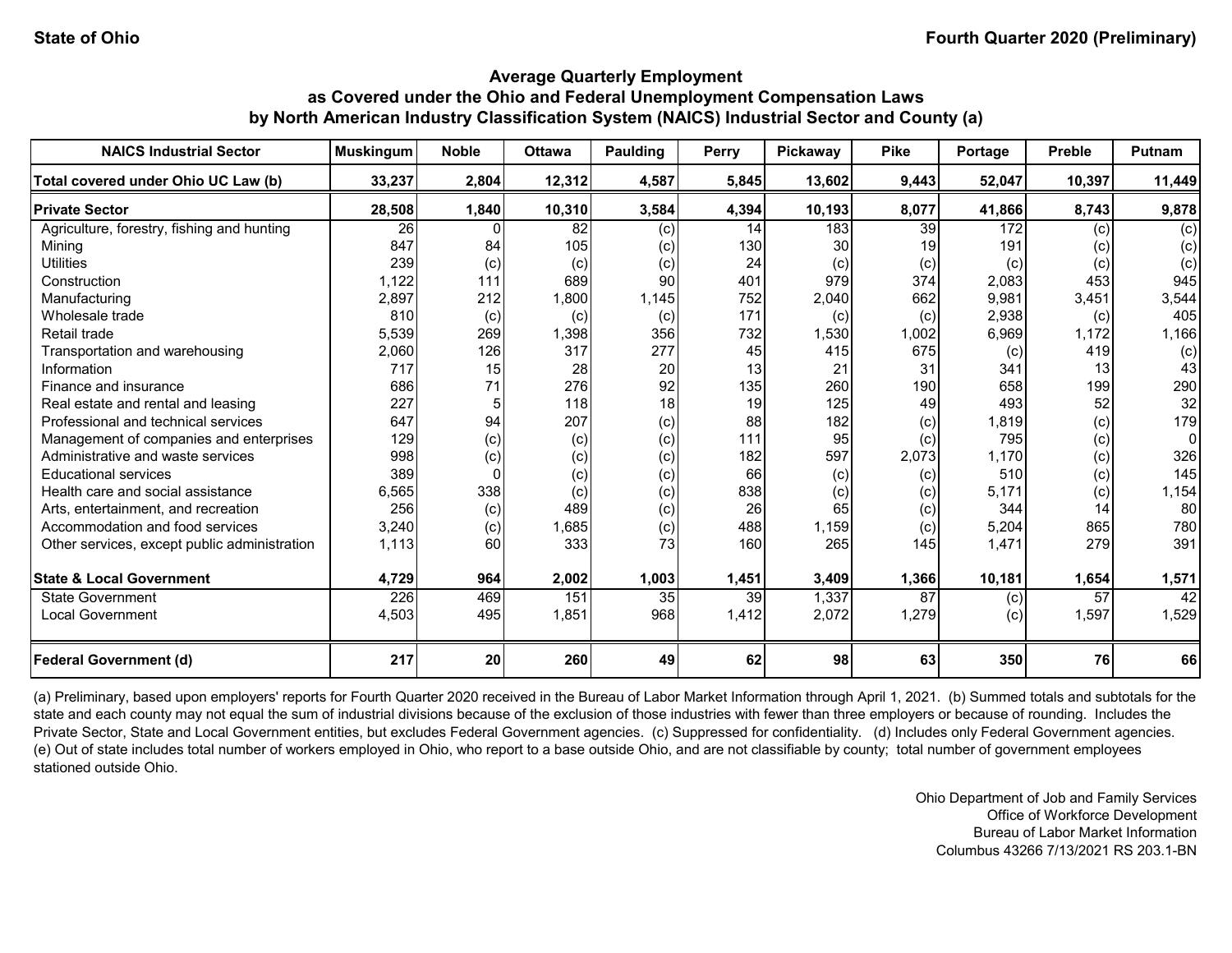| <b>NAICS Industrial Sector</b>               | <b>Richland</b> | <b>Ross</b> | <b>Sandusky</b> | <b>Scioto</b> | <b>Seneca</b> | <b>Shelby</b> | <b>Stark</b> | <b>Summit</b> | <b>Trumbull</b> | <b>Tuscarawas</b> |
|----------------------------------------------|-----------------|-------------|-----------------|---------------|---------------|---------------|--------------|---------------|-----------------|-------------------|
| Total covered under Ohio UC Law (b)          | 46,751          | 27,200      | 24,303          | 22,872        | 18,603        | 26,165        | 150,992      | 252,783       | 58,053          | 35,236            |
| <b>Private Sector</b>                        | 40,132          | 22,607      | 21,627          | 18,076        | 16,069        | 23,924        | 133,796      | 227,548       | 49,826          | 30,512            |
| Agriculture, forestry, fishing and hunting   | (c)             | 93          | (c)             | (c)           | 63            | 161           | 214          | 164           | 114             | 155               |
| Minina                                       | $\left( $       | 18          | (c)             | (c)           | 154           |               | 302          | 91            | 58              | 783               |
| <b>Utilities</b>                             | 134             | 195         | 48              | 95            | 120           | (c)           | 588          | 1,033         | 147             | 111               |
| Construction                                 | 1,960           | 850         | 925             | 523           | 887           | 1,519         | 7,255        | 11,597        | 2,673           | 1,413             |
| Manufacturing                                | 9,142           | 3,861       | 9,011           | 1,437         | 4,296         | 11,908        | 24,000       | 26,551        | 6,679           | 7,624             |
| Wholesale trade                              | 1,467           | 558         | 527             | 408           | 665           | 1,137         | 5,699        | 12,330        | 2,047           | 1,098             |
| Retail trade                                 | 6,420           | 3,791       | 2,406           | 2,888         | 2,212         | 1,896         | 18,813       | 29,161        | 9,570           | 4,345             |
| Transportation and warehousing               | 1,494           | 1,328       | 756             | 587           | 486           | (c)           | 3,521        | 12,532        | 2,146           | 798               |
| Information                                  | 381             | 156         | 109             | 113           | 141           | 80            | 1,239        | 3,946         | 278             | 172               |
| Finance and insurance                        | 961             | 517         | 489             | 367           | 408           | 293           | 5,106        | 9,563         | 1,237           | 774               |
| Real estate and rental and leasing           | 298             | 158         | 286             | 221           | 57            | 93            | 1,394        | 2,739         | 851             | 346               |
| Professional and technical services          | 784             | 304         | 327             | 502           | (c)           | 340           | 4,759        | 13,103        | 943             | 963               |
| Management of companies and enterprises      | 74              | 141         | 216             | 86            | (c)           | g             | 1,718        | 13,062        | 505             | 136               |
| Administrative and waste services            | 3,092           | 1,150       | 850             | 469           | 544           | 1,334         | 8,354        | 15,299        | 3,786           | 2,207             |
| <b>Educational services</b>                  | 537             | (c)         | (c)             | 141           | 761           | (c)           | 2,713        | 3,464         | 423             | 199               |
| Health care and social assistance            | 7,079           | (c)         | (c)             | 7,339         | 2,308         | (c)           | 27,022       | 43,355        | 9,460           | 4,712             |
| Arts, entertainment, and recreation          | 533             | 106         | 192             | 49            | 79            | 92            | 1,510        | 3,114         | 497             | 307               |
| Accommodation and food services              | 4,412           | 2,759       | 1,781           | 2,345         | 1,921         | 1,364         | 14,443       | 19,024        | 6,399           | 3,397             |
| Other services, except public administration | 1,245           | 465         | 618             | 468           | 552           | 747           | 5,148        | 7,421         | 2,013           | 971               |
| <b>State &amp; Local Government</b>          | 6,619           | 4,593       | 2,676           | 4,796         | 2,534         | 2,241         | 17,196       | 25,235        | 8,227           | 4,724             |
| <b>State Government</b>                      | 1,401           | 1,490       | 95              | 1,531         | 284           | 178           | 1,306        | 3,835         | 701             | 474               |
| <b>Local Government</b>                      | 5,218           | 3,103       | 2,581           | 3,265         | 2,250         | 2,063         | 15,890       | 21,400        | 7,526           | 4,250             |
| <b>Federal Government (d)</b>                | 595             | 1,591       | <b>110</b>      | 179           | 120           | 70            | 939          | 1,934         | 498             | 247               |

(a) Preliminary, based upon employers' reports for Fourth Quarter 2020 received in the Bureau of Labor Market Information through April 1, 2021. (b) Summed totals and subtotals for the state and each county may not equal the sum of industrial divisions because of the exclusion of those industries with fewer than three employers or because of rounding. Includes the Private Sector, State and Local Government entities, but excludes Federal Government agencies. (c) Suppressed for confidentiality. (d) Includes only Federal Government agencies. (e) Out of state includes total number of workers employed in Ohio, who report to a base outside Ohio, and are not classifiable by county; total number of government employees stationed outside Ohio.